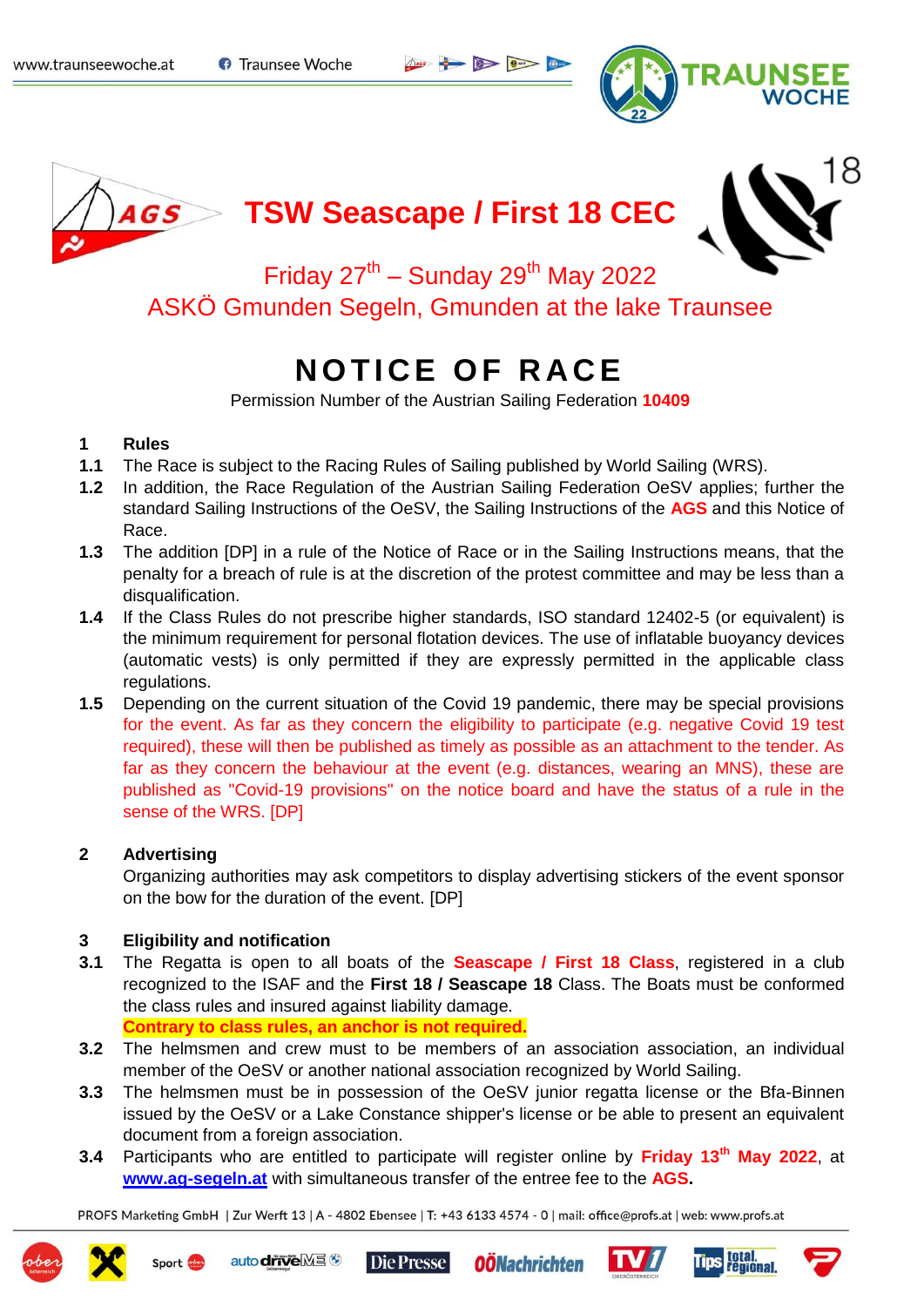$\sum_{n=1}^{\infty}$ 



- **3.5** Late entries will be accepted at a Late Entry Fee of € **10,-**, so they arrive in time before the end of the registration.
- **3.6** There is a minimum of **8** entries at entry closing date **Friday 13th May 2022**. If this minimum number is not reached, the event can be cancelled. If the event is held and there are enough races, the title will be awarded regardless of the number of participants.
- **3.7** A boat is only eligible to participate if it has completed the registration and all crew members have signed the liability waiver (liability, pictures, data).

## **4 Entry Fee**

The Entry Fee is **€ 65, -** per crew member for bank transfer until **Friday 13th May 2022**. The Entry Fee must be paid into the AGS account at VOLKSBANK Vöcklabruck-Gmunden with the reason for payment "Seascape / First 18 + Sail Number. IBAN: AT15 4480 0287 2992 0001

BIC: VBOEATWWOOE

Children and adolescents up to the age of 17 are free.

#### **5 Registration**

Control certification, liability insurance, membership card and sailing license and issuing of sailing instructions:

Wednesday 25th May 2022, **16<sup>00</sup> – 20<sup>00</sup>**and Thursday 26th May 2022, **09<sup>00</sup> – 11<sup>00</sup>** and Friday 27th May 2022, **09<sup>00</sup> – 11<sup>00</sup>** in the regatta office of the **AGS**.

#### **6 Equipment Control**

Equipment checks can be carried out throughout the event.

## **7 First Warning signal Friday 27th May 2022, from 13<sup>00</sup>**

#### **8 Last Warning signal**

On **Sunday 29th May 2022**, no Last Warning signal will be given after **15<sup>00</sup>** .

#### **9 Sailing instruction**

The sailing instructions are distributed during registration.

#### **10 Race Courses**

There will be standard courses with a target time of **50** minutes.

#### **11 Penal system**

Sport of

For the **Seascape / First 18 class**, rule 44.1 (Taking a Penalty) is amended so that the twoturn penalty is replaced by the one-turn penalty.

#### **12 Rating**

**8** races, one score will be excluded.

auto driveME<sup>®</sup>

When **4** or more races are scored, a boat's series score is equal to the sum of her race scores excluding her worst score. If fewer than **4** races are scored, a boat's series score is equal to the sum of her race scores.

If at least **3** races cannot be counted, the series does not count as a CEC regatta / SP regatta.







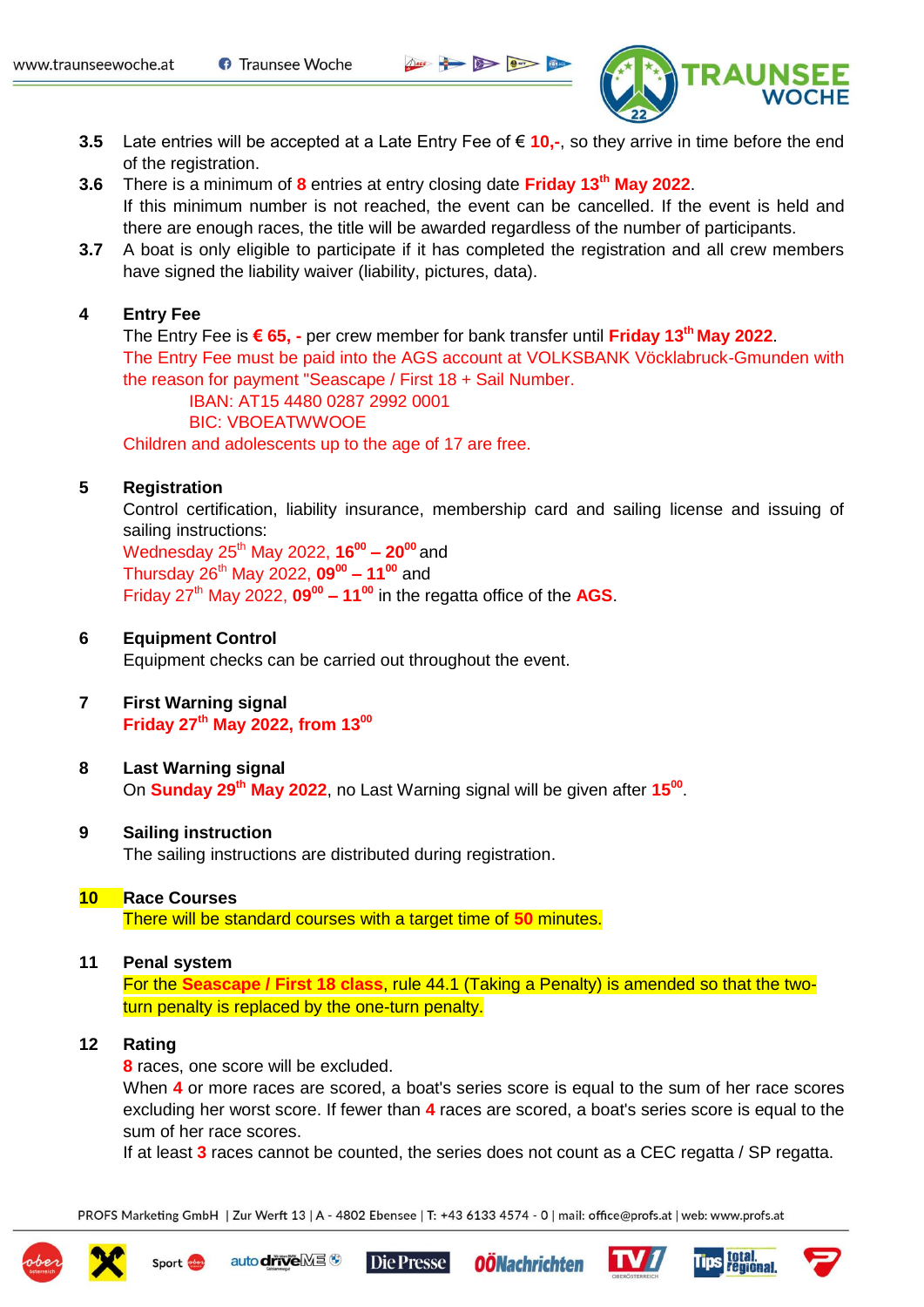



#### **13 Slipway**

A slipway is in the immediate vicinity of the AGS.

#### **14 Mooring area**

All boats must be moored on the assigned moorings. [DP]

## **15 Radio communication**

Excluded in an emergency a boat shall neither make radio transmissions while racing nor receive radio communications not available to all boats. [DP]

#### **16 Awards**

- **16.1** Prizes will be awarded to the first **3** boats.
- **16.2** Overall rating and additional separate ratings according to standard keel and short keel version.
- **16.3** Give-away for all participants.

#### **17 Disclaimer, Pictures, Data**

#### **17.1** Disclaimer

Racing competitors agree to be bound by the rules as defined in The Racing Rules of Sailing. Racing competitors agree to take any and all responsibility for the nautical qualities of their boat, the rigging, the crew's ability and the safety equipment.

Competitors also agree to take any and all responsibility for damages caused to third persons or their belongings, to themselves or to their belongings, ashore and at sea as a consequence of their participation in the Seascape 18 Central European Cup, relieving of any responsibility the Organizing Authority, the Jury, the International Seascape 18 Association and all National Seascape 18 Associations and all persons involved in their organization under whatever qualification and to accept full responsibility for the behaviour and dress of the boat's crew, representatives and guests.

In any case, competitors agree that the Organizing Authority, AGS, the International Seascape 18 Association and all National Seascape 18 Associations, the sponsors of the Traunsee Week and their agents, have no responsibility for loss of life or injury to members, competitors or others, or for the loss or damage to any vessel or property sustained in conjunction with or prior to, during, or after the Seascape 18 Central European Cup.

**17.2** The Organizing Authority reminds the participants that there is commercial shipping traffic in the vicinity of the race area and the participants are expected to observe the IRPCAS in relation to all such vessels.

#### **17.3** Data

Recording in picture and sound: All participating persons agree with the announcement or participation that they and their boats take records in picture and sound and that these will be published indefinitely for reporting on the event and for their application, as well as for promoting the purposes of the organizing clubs allowed.

- **17.4** Minor: In the case of minors, their declarations of intent are to be issued by their legal representative or by a person authorized by the legal representative in writing.
- **17.5** Others:

Sport of

The organization of the event starts well in advance. Reimbursement of the registration fee or travel expenses is not provided. In exceptional cases and only to the extent that the organizer has spared something, the registration fee will be replaced; But not in cases of force majeure. Any changes to the Notice of Race and other rules (such as sailing instructions) are reserved,

but they are announced in a timely manner.